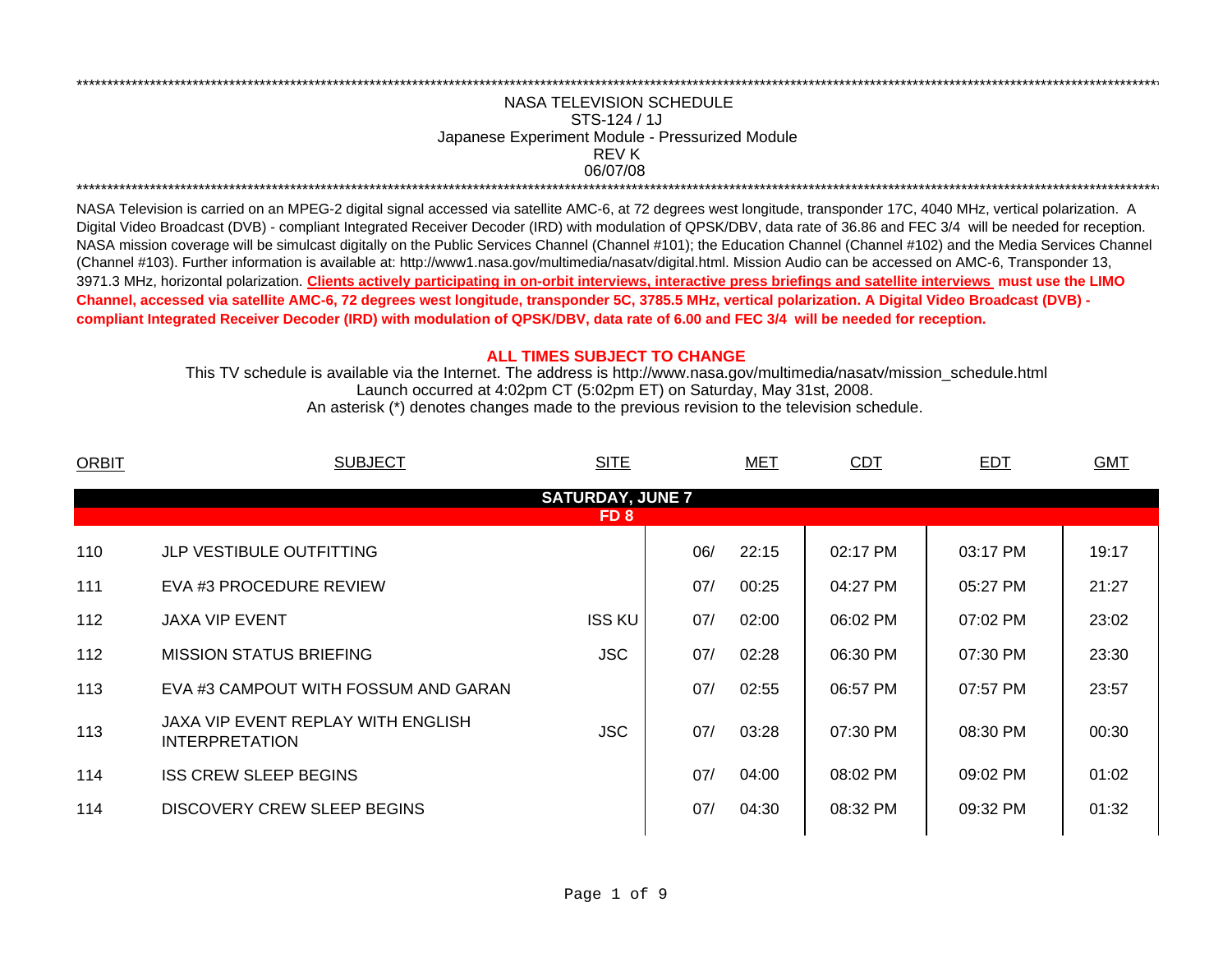| <b>ORBIT</b> | <b>SUBJECT</b>                                                      | <b>SITE</b>           |     | <b>MET</b> | CDT      | <b>EDT</b> | <b>GMT</b> |  |  |  |  |
|--------------|---------------------------------------------------------------------|-----------------------|-----|------------|----------|------------|------------|--|--|--|--|
| 114          | FLIGHT DAY 8 HIGHLIGHTS (replayed on the hour during<br>crew sleep) | <b>JSC</b>            | 07/ | 04:58      | 09:00 PM | 10:00 PM   | 02:00      |  |  |  |  |
|              |                                                                     | <b>SUNDAY, JUNE 8</b> |     |            |          |            |            |  |  |  |  |
|              | FD <sub>9</sub>                                                     |                       |     |            |          |            |            |  |  |  |  |
| 117          | <b>ISS FLIGHT DIRECTOR UPDATE</b>                                   | <b>JSC</b>            | 07/ | 09:28      | 01:30 AM | 02:30 AM   | 06:30      |  |  |  |  |
| 119          | DISCOVERY / ISS CREW WAKE UP (begins FD 9)                          |                       | 07/ | 12:30      | 04:32 AM | 05:32 AM   | 09:32      |  |  |  |  |
| 120          | ISS FLIGHT DIRECTOR UPDATE REPLAY                                   | <b>JSC</b>            | 07/ | 12:58      | 05:00 AM | 06:00 AM   | 10:00      |  |  |  |  |
| 120          | EVA #3 PREPARATIONS RESUME                                          |                       | 07/ | 13:10      | 05:12 AM | 06:12 AM   | 10:12      |  |  |  |  |
| 123          | EVA #3 BEGINS                                                       |                       | 07/ | 17:30      | 09:32 AM | 10:32 AM   | 14:32      |  |  |  |  |
| 123          | OLD S1 NTA REMOVAL / NEW NTA RETRIEVAL FROM<br>ESP-3                |                       | 07/ | 18:05      | 10:07 AM | 11:07 AM   | 15:07      |  |  |  |  |
| 124          | <b>NEW S1 NTA INSTALLATION</b>                                      |                       | 07/ | 19:25      | 11:27 AM | 12:27 PM   | 16:27      |  |  |  |  |
| 124          | JEM RMS MLI REMOVAL AND LAUNCH LOCK<br><b>RETRIEVAL</b>             |                       | 07/ | 20:25      | 12:27 PM | 01:27 PM   | 17:27      |  |  |  |  |
| 125          | PORT TRUSS CAMERA INSTALLATION                                      |                       | 07/ | 21:40      | 01:42 PM | 02:42 PM   | 18:42      |  |  |  |  |
| 127          | EVA #3 ENDS                                                         |                       | 07/ | 23:50      | 03:52 PM | 04:52 PM   | 20:52      |  |  |  |  |
| 128          | <b>MISSION STATUS BRIEFING</b>                                      | <b>JSC</b>            | 08/ | 01:58      | 06:00 PM | 07:00 PM   | 23:00      |  |  |  |  |
| 129          | <b>ISS CREW SLEEP BEGINS</b>                                        |                       | 08/ | 03:30      | 07:32 PM | 08:32 PM   | 00:32      |  |  |  |  |
| 130          | <b>DISCOVERY CREW SLEEP BEGINS</b>                                  |                       | 08/ | 04:00      | 08:02 PM | 09:02 PM   | 01:02      |  |  |  |  |
| 130          | FLIGHT DAY 9 HIGHLIGHTS (replayed on the hour during<br>crew sleep) | <b>JSC</b>            | 08/ | 04:58      | 09:00 PM | 10:00 PM   | 02:00      |  |  |  |  |
|              |                                                                     | <b>MONDAY, JUNE 9</b> |     |            |          |            |            |  |  |  |  |
|              |                                                                     | <b>FD10</b>           |     |            |          |            |            |  |  |  |  |
| 133          | <b>ISS FLIGHT DIRECTOR UPDATE</b>                                   | <b>JSC</b>            | 08/ | 08:58      | 01:00 AM | 02:00 AM   | 06:00      |  |  |  |  |
| 135          | DISCOVERY / ISS CREW WAKE UP (begins FD 10)                         |                       | 08/ | 12:00      | 04:02 AM | 05:02 AM   | 09:02      |  |  |  |  |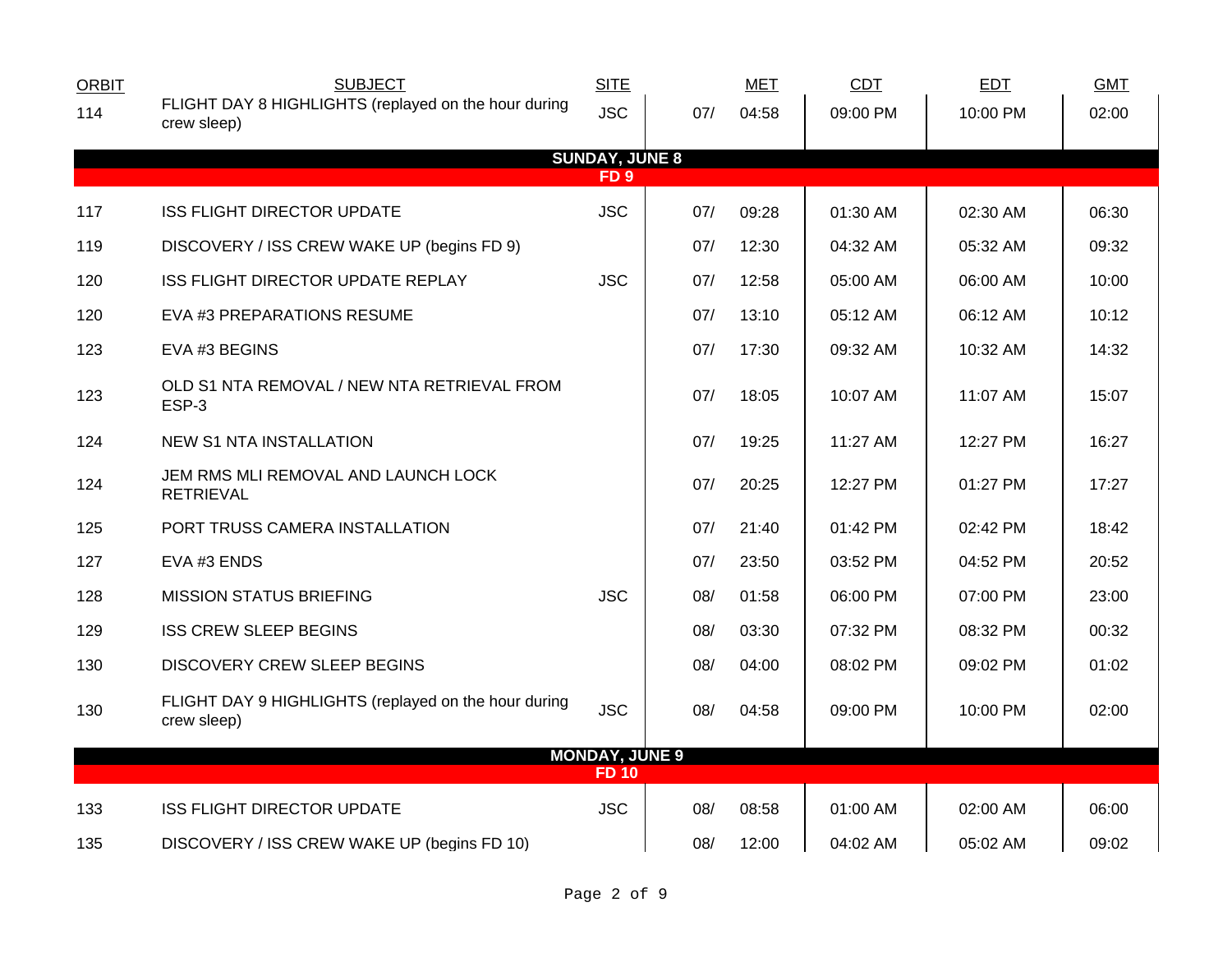| <b>ORBIT</b> | <b>SUBJECT</b>                                                          | <b>SITE</b>             |     | <b>MET</b> | CDT      | <b>EDT</b> | <b>GMT</b> |
|--------------|-------------------------------------------------------------------------|-------------------------|-----|------------|----------|------------|------------|
| 135          | ISS FLIGHT DIRECTOR UPDATE REPLAY                                       | <b>JSC</b>              | 08/ | 12:58      | 05:00 AM | 06:00 AM   | 10:00      |
| 137          | JEM RMS FINAL DEPLOY                                                    |                         | 08/ | 15:05      | 07:07 AM | 08:07 AM   | 12:07      |
| 137          | JEM RMS MANEUVER TO STOW POSITION                                       |                         | 08/ | 15:35      | 07:37 AM | 08:37 AM   | 12:37      |
| 138          | JEM RMS BRAKE CHECK OUT                                                 |                         | 08/ | 16:25      | 08:27 AM | 09:27 AM   | 13:27      |
| 140          | BATTERY CHARGER MODULE REPLACEMENT IN<br><b>QUEST AIRLOCK</b>           |                         | 08/ | 19:15      | 11:17 AM | 12:17 PM   | 16:17      |
| 140          | DELTA 2 / GLAST PRE-LAUNCH NEWS CONFERENCE<br>(Media Channel only)      | <b>KSC</b>              | 08/ | 19:58      | 12:00 PM | $01:00$ PM | 17:00      |
| 140          | JLP VESTIBULE OUTFITTING                                                |                         | 08/ | 19:40      | 11:42 AM | 12:42 PM   | 16:42      |
| 141          | JLP INGRESS AND LOGISTICS TRANSFER                                      |                         | 08/ | 21:20      | 01:22 PM | 02:22 PM   | 18:22      |
| 143          | JOINT CREW NEWS CONFERENCE                                              | <b>ISS KU</b>           | 09/ | 00:00      | 04:02 PM | 05:02 PM   | 21:02      |
| 143          | <b>VIDEO FILE</b>                                                       | <b>HQ</b>               | 09/ | 00:58      | 05:00 PM | 06:00 PM   | 22:00      |
| 144          | <b>MISSION STATUS BRIEFING</b>                                          | <b>JSC</b>              | 09/ | 01:28      | 05:30 PM | 06:30 PM   | 22:30      |
| 144          | JOINT CREW NEWS CONFERENCE REPLAY WITH<br><b>ENGLISH INTERPRETATION</b> | <b>JSC</b>              | 09/ | 02:28      | 06:30 PM | 07:30 PM   | 23:30      |
| 145          | <b>ISS CREW SLEEP BEGINS</b>                                            |                         | 09/ | 03:00      | 07:02 PM | 08:02 PM   | 00:02      |
| 145          | <b>DISCOVERY CREW SLEEP BEGINS</b>                                      |                         | 09/ | 03:30      | 07:32 PM | 08:32 PM   | 00:32      |
| 146          | FLIGHT DAY 10 HIGHLIGHTS (replayed on the hour during<br>crew sleep)    | <b>JSC</b>              | 09/ | 03:58      | 08:00 PM | 09:00 PM   | 01:00      |
|              |                                                                         | <b>TUESDAY, JUNE 10</b> |     |            |          |            |            |
|              |                                                                         | <b>FD 11</b>            |     |            |          |            |            |
| 149          | <b>ISS FLIGHT DIRECTOR UPDATE</b>                                       | <b>JSC</b>              | 09/ | 08:58      | 01:00 AM | 02:00 AM   | 06:00      |
| 150          | DISCOVERY / ISS CREW WAKE UP (begins FD 11)                             |                         | 09/ | 11:30      | 03:32 AM | 04:32 AM   | 08:32      |
| 151          | ISS FLIGHT DIRECTOR UPDATE REPLAY                                       | <b>JSC</b>              | 09/ | 12:58      | 05:00 AM | 06:00 AM   | 10:00      |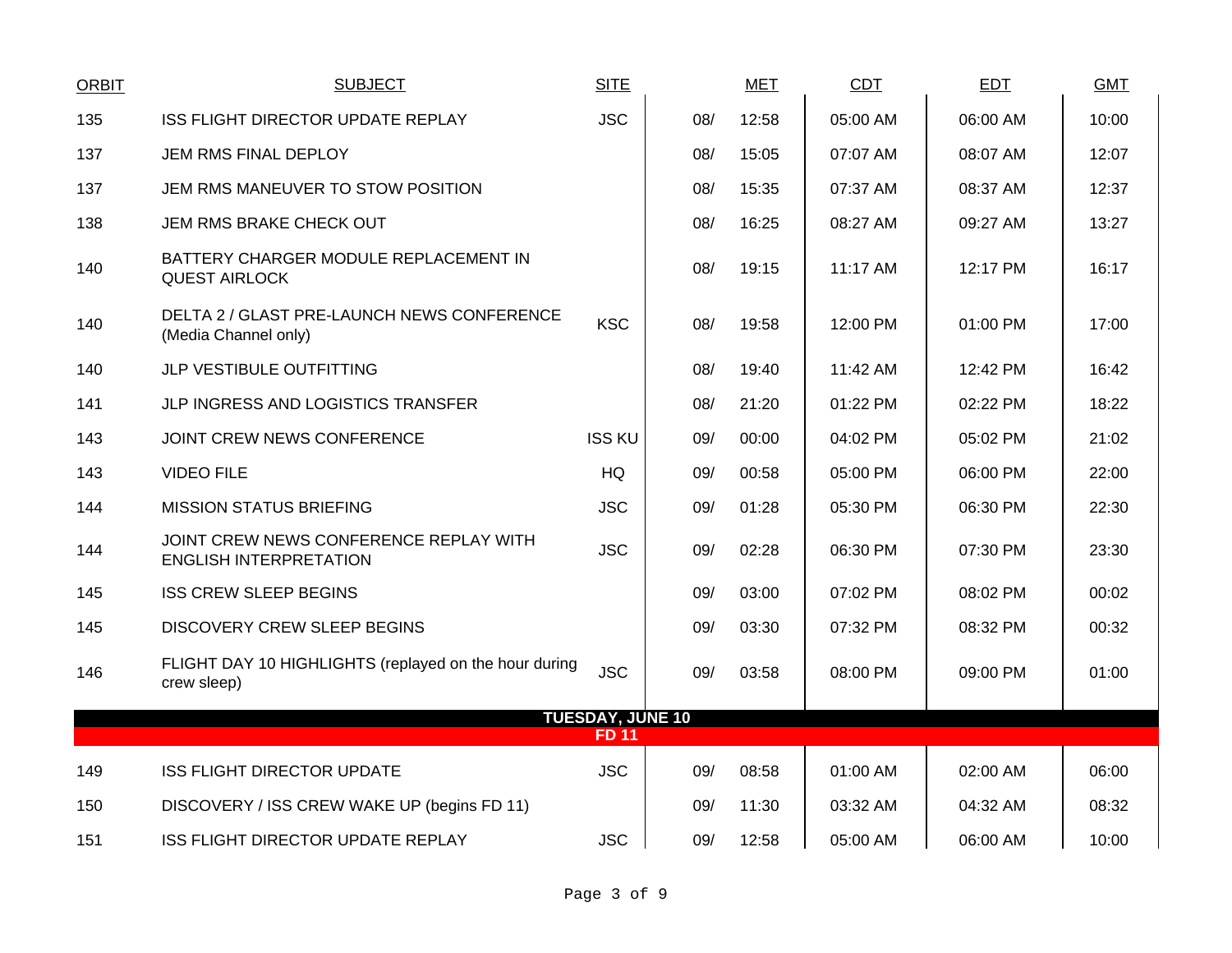| <b>ORBIT</b> | <b>SUBJECT</b>                                                         | <b>SITE</b>   |                           | <b>MET</b> | CDT      | EDT      | <b>GMT</b> |
|--------------|------------------------------------------------------------------------|---------------|---------------------------|------------|----------|----------|------------|
| 153          | JEM RMS BACKUP DRIVE SYSTEM SETUP                                      |               | 09/                       | 15:10      | 07:12 AM | 08:12 AM | 12:12      |
| 155          | <b>VIDEO FILE</b>                                                      | HQ            | 09/                       | 18:58      | 11:00 AM | 12:00 PM | 16:00      |
| 156          | OFF DUTY PERIOD BEGINS                                                 |               | 09/                       | 20:10      | 12:12 PM | 01:12 PM | 17:12      |
| 156          | LIVE INTERVIEWS WITH NBC NEWS, KGO RADIO, AND<br><b>FOX NEWS RADIO</b> | <b>ISS KU</b> | 09/                       | 21:08      | 01:10 PM | 02:10 PM | 18:10      |
| 157          | <b>MISSION STATUS BRIEFING</b>                                         | <b>JSC</b>    | 09/                       | 21:43      | 01:45 PM | 02:45 PM | 18:45      |
| 158          | FAREWELL AND HATCH CLOSURE                                             |               | 09/                       | 22:55      | 02:57 PM | 03:57 PM | 19:57      |
| 158          | ODS LEAK CHECK / RENDEZVOUS TOOL CHECKOUT                              |               | 09/                       | 23:30      | 03:32 PM | 04:32 PM | 20:32      |
| 160          | <b>ISS CREW SLEEP BEGINS</b>                                           |               | 10/                       | 02:30      | 06:32 PM | 07:32 PM | 23:32      |
| 161          | <b>DISCOVERY CREW SLEEP BEGINS</b>                                     |               | 10/                       | 03:00      | 07:02 PM | 08:02 PM | 00:02      |
| 162          | FLIGHT DAY 11 HIGHLIGHTS (replayed on the hour during<br>crew sleep)   | <b>JSC</b>    | 10/                       | 03:58      | 08:00 PM | 09:00 PM | 01:00      |
|              |                                                                        | <b>FD12</b>   | <b>WEDNESDAY, JUNE 11</b> |            |          |          |            |
| 165          | <b>ISS FLIGHT DIRECTOR UPDATE</b>                                      | <b>JSC</b>    | 10/                       | 09:58      | 02:00 AM | 03:00 AM | 07:00      |
| 166          | DISCOVERY / ISS CREW WAKE UP (begins FD 12)                            |               | 10/                       | 11:00      | 03:02 AM | 04:02 AM | 08:02      |
| 166          | <b>ISS FLIGHT DIRECTOR UPDATE REPLAY</b>                               | <b>JSC</b>    | 10/                       | 11:28      | 03:30 AM | 04:30 AM | 08:30      |
| 167          | CENTERLINE CAMERA INSTALLATION                                         |               | 10/                       | 13:15      | 05:17 AM | 06:17 AM | 10:17      |
| 168          | <b>DISCOVERY UNDOCKS FROM ISS</b>                                      |               | 10/                       | 14:40      | 06:42 AM | 07:42 AM | 11:42      |
| 168          | DISCOVERY FLYAROUND BEGINS                                             |               | 10/                       | 15:05      | 07:07 AM | 08:07 AM | 12:07      |
| 169          | FINAL SEPARATION FROM ISS                                              |               | 10/                       | 16:23      | 08:25 AM | 09:25 AM | 13:25      |
| 170          | VTR PLAYBACK OF UNDOCKING AND FLYAROUND                                |               | 10/                       | 16:40      | 08:42 AM | 09:42 AM | 13:42      |
|              |                                                                        |               |                           |            |          |          |            |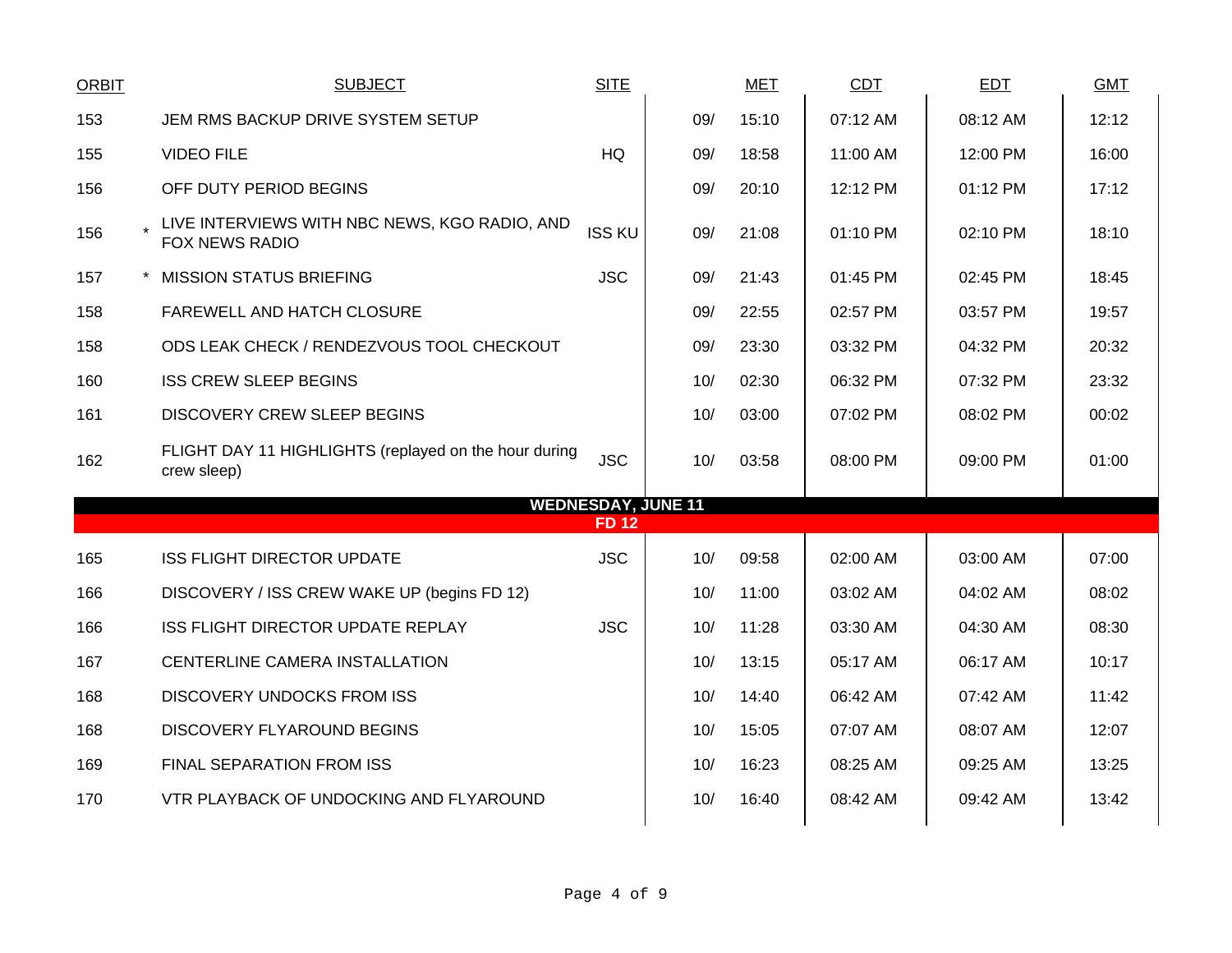| <b>ORBIT</b> | <b>SUBJECT</b>                                                                                 | <b>SITE</b>              |     | <b>MET</b> | <b>CDT</b> | <b>EDT</b> | <b>GMT</b> |
|--------------|------------------------------------------------------------------------------------------------|--------------------------|-----|------------|------------|------------|------------|
| 171          | DELTA 2 / GLAST LAUNCH COVERAGE BEGINS<br>(Launch scheduled at 10:45am CT; Media Channel only) | <b>JSC</b>               | 10/ | 16:43      | 08:45 AM   | 09:45 AM   | 13:45      |
| 171          | RMS / OBSS LATE INSPECTION OF DISCOVERY'S TPS<br><b>BEGINS</b>                                 |                          | 10/ | 18:00      | 10:02 AM   | 11:02 AM   | 15:02      |
| 173          | <b>MISSION STATUS BRIEFING</b>                                                                 | <b>JSC</b>               | 10/ | 20:58      | 01:00 PM   | 02:00 PM   | 18:00      |
| 173          | MARS PHOENIX LANDER BRIEFING                                                                   | JPL/<br>Tuscon,<br>AZ    | 10/ | 21:58      | 02:00 PM   | 03:00 PM   | 19:00      |
| 174          | <b>VIDEO FILE</b>                                                                              | <b>HQ</b>                | 10/ | 22:58      | 03:00 PM   | 04:00 PM   | 20:00      |
| 176          | <b>DISCOVERY / ISS CREW SLEEP BEGINS</b>                                                       |                          | 11/ | 02:30      | 06:32 PM   | 07:32 PM   | 23:32      |
| 176          | FLIGHT DAY 12 HIGHLIGHTS (replayed on the hour during<br>crew sleep)                           | <b>JSC</b>               | 11/ | 02:58      | 07:00 PM   | 08:00 PM   | 00:00      |
|              |                                                                                                | <b>THURSDAY, JUNE 12</b> |     |            |            |            |            |
|              |                                                                                                | <b>FD13</b>              |     |            |            |            |            |
| 181          | DISCOVERY CREW WAKE UP (begins FD 13)                                                          |                          | 11/ | 10:30      | 02:32 AM   | 03:32 AM   | 07:32      |
| 183          | OFF DUTY PERIOD BEGINS                                                                         |                          | 11/ | 13:00      | 05:02 AM   | 06:02 AM   | 10:02      |
| 187          | <b>VIDEO FILE</b>                                                                              | HQ                       | 11/ | 18:58      | 11:00 AM   | 12:00 PM   | 16:00      |
| 188          | LIVE INTERVIEWS WITH ESPN AND ABC NEWS                                                         | <b>TDRE</b>              | 11/ | 20:30      | 12:32 PM   | 01:32 PM   | 17:32      |
| 189          | <b>OBSS BERTH</b>                                                                              |                          | 11/ | 21:00      | 01:02 PM   | 02:02 PM   | 18:02      |
| 189          | RMS POWERDOWN                                                                                  |                          | 11/ | 22:00      | 02:02 PM   | 03:02 PM   | 19:02      |
| 189          | POST MMT BRIEFING                                                                              | <b>JSC</b>               | 11/ | 22:28      | 02:30 PM   | 03:30 PM   | 19:30      |
| 191          | <b>DISCOVERY CREW SLEEP BEGINS</b>                                                             |                          | 12/ | 02:00      | 06:02 PM   | 07:02 PM   | 23:02      |
| 192          | FLIGHT DAY 13 HIGHLIGHTS (replayed on the hour during<br>crew sleep)                           | <b>JSC</b>               | 12/ | 02:58      | 07:00 PM   | 08:00 PM   | 00:00      |
|              |                                                                                                |                          |     |            |            |            |            |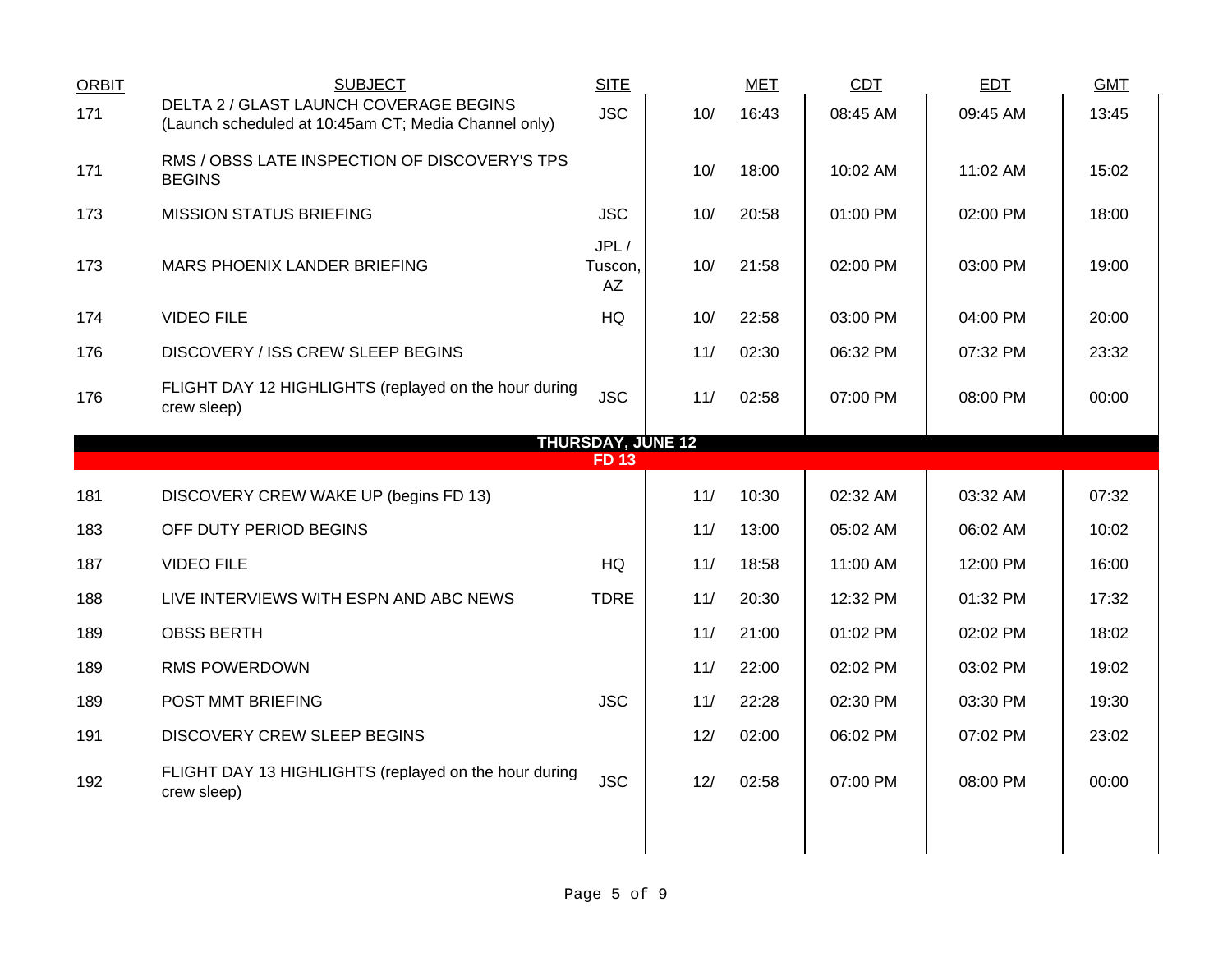| <b>ORBIT</b> | <b>SUBJECT</b>                                                       | <b>SITE</b>                            |     | <b>MET</b> | CDT      | <b>EDT</b> | <b>GMT</b> |
|--------------|----------------------------------------------------------------------|----------------------------------------|-----|------------|----------|------------|------------|
|              |                                                                      | <b>FRIDAY, JUNE 13</b><br><b>FD 14</b> |     |            |          |            |            |
| 197          | DISCOVERY CREW WAKE UP (begins FD 14)                                |                                        | 12/ | 10:00      | 02:02 AM | 03:02 AM   | 07:02      |
| 199          | <b>CABIN STOWAGE BEGINS</b>                                          |                                        | 12/ | 13:05      | 05:07 AM | 06:07 AM   | 10:07      |
| 199          | <b>FCS CHECKOUT</b>                                                  |                                        | 12/ | 13:35      | 05:37 AM | 06:37 AM   | 10:37      |
| 200          | RCS HOT-FIRE TEST                                                    |                                        | 12/ | 14:45      | 06:47 AM | 07:47 AM   | 11:47      |
| 200          | <b>ORBIT ADJUST BURN</b>                                             |                                        | 12/ | 15:25      | 07:27 AM | 08:27 AM   | 12:27      |
| 201          | CREW DEORBIT PREPARATION BRIEFING                                    |                                        | 12/ | 17:05      | 09:07 AM | 10:07 AM   | 14:07      |
| 202          | LIVE INTERVIEWS WITH CBS NEWS, WCBS RADIO,<br>AND WINS RADIO         | <b>TDRE</b>                            | 12/ | 18:35      | 10:37 AM | 11:37 AM   | 15:37      |
| 203          | <b>VIDEO FILE</b>                                                    | HQ                                     | 12/ | 19:28      | 11:30 AM | 12:30 PM   | 16:30      |
| 204          | REISMAN'S RECUMBENT SEAT SET UP                                      |                                        | 12/ | 20:55      | 12:57 PM | 01:57 PM   | 17:57      |
| 204          | <b>MISSION STATUS BRIEFING</b>                                       | <b>JSC</b>                             | 12/ | 20:58      | 01:00 PM | 02:00 PM   | 18:00      |
| 204          | MARS PHOENIX LANDER BRIEFING                                         | JPL/<br>Tuscon,<br>AZ                  | 12/ | 21:58      | 02:00 PM | 03:00 PM   | 19:00      |
| 205          | KU-BAND ANTENNA STOWAGE                                              |                                        | 12/ | 22:00      | 02:02 PM | 03:02 PM   | 19:02      |
| 207          | DISCOVERY CREW SLEEP BEGINS                                          |                                        | 13/ | 01:30      | 05:32 PM | 06:32 PM   | 22:32      |
| 207          | FLIGHT DAY 14 HIGHLIGHTS (replayed on the hour during<br>crew sleep) | <b>JSC</b>                             | 13/ | 01:58      | 06:00 PM | 07:00 PM   | 23:00      |
|              |                                                                      |                                        |     |            |          |            |            |
|              |                                                                      |                                        |     |            |          |            |            |
|              |                                                                      |                                        |     |            |          |            |            |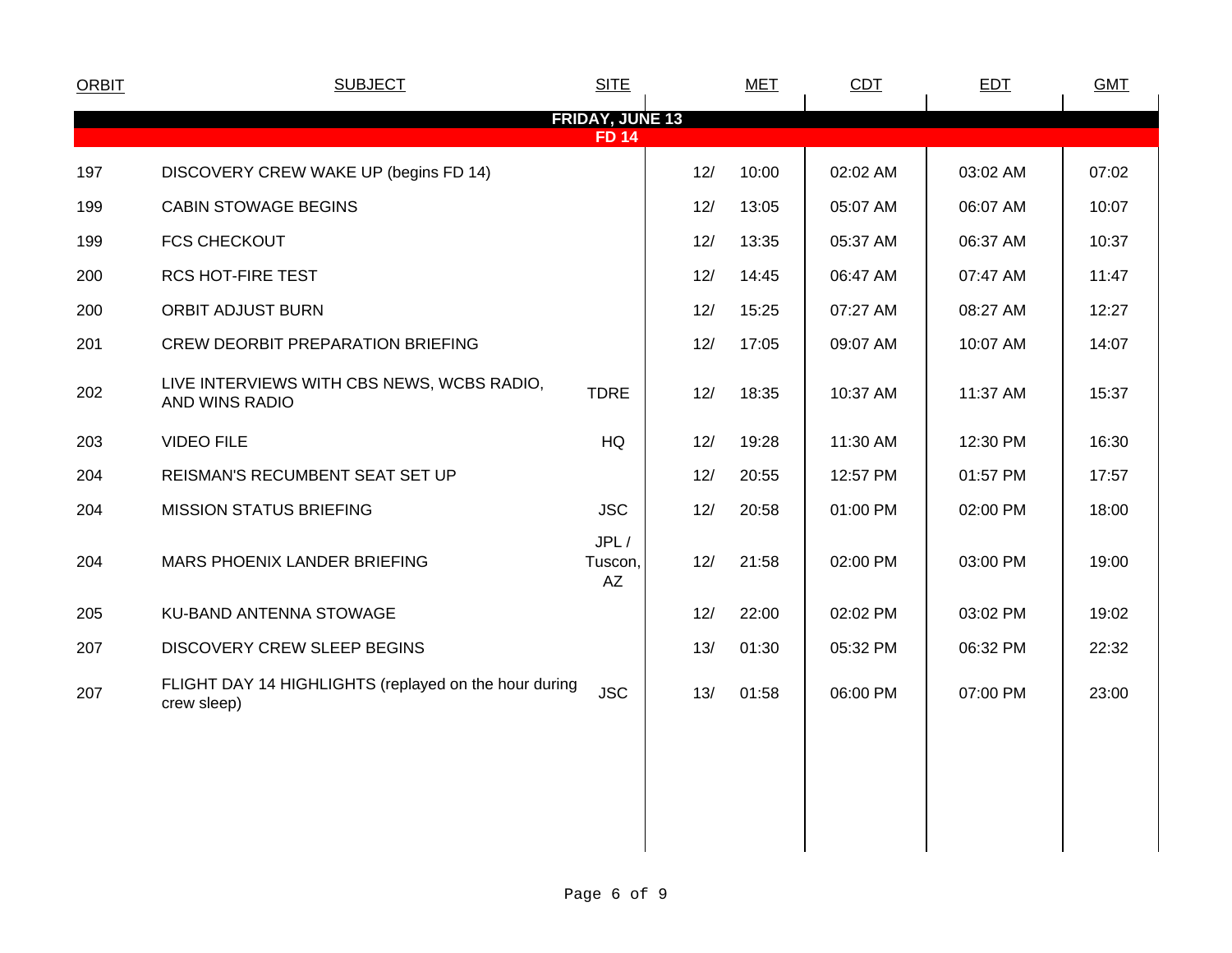| <b>ORBIT</b> | <b>SUBJECT</b>                                                                              | <b>SITE</b>                              |     | <b>MET</b> | CDT              | <b>EDT</b> | <b>GMT</b> |  |
|--------------|---------------------------------------------------------------------------------------------|------------------------------------------|-----|------------|------------------|------------|------------|--|
|              |                                                                                             | <b>SATURDAY, JUNE 14</b><br><b>FD 15</b> |     |            |                  |            |            |  |
| 212          | DISCOVERY CREW WAKE UP (begins FD 15)                                                       |                                          | 13/ | 09:30      | 01:32 AM         | 02:32 AM   | 06:32      |  |
| 214          | <b>DEORBIT PREPARATIONS BEGIN</b>                                                           |                                          | 13/ | 12:55      | 04:57 AM         | 05:57 AM   | 09:57      |  |
| 215          | PAYLOAD BAY DOOR CLOSING                                                                    |                                          | 13/ | 14:29      | 06:31 AM         | 07:31 AM   | 11:31      |  |
| 217          | <b>DEORBIT BURN</b>                                                                         |                                          | 13/ | 17:09      | 09:11 AM         | 10:11 AM   | 14:11      |  |
| 218          | MILA C-BAND RADAR ACQUISITION OF DISCOVERY                                                  |                                          | 13/ | 17:58      | 10:00 AM         | 11:00 AM   | 15:00      |  |
| 218          | <b>KSC LANDING</b>                                                                          | <b>KSC</b>                               | 13/ | 18:11      | 10:13 AM         | 11:13 AM   | 15:13      |  |
|              | POST-LANDING NEWS CONFERENCE                                                                | <b>KSC</b>                               |     |            | NET L+2 HRS.     |            |            |  |
|              | ENTRY FLIGHT CONTROL TEAM VIDEO REPLAY<br>(replayed after Post-Landing News Conference)     | <b>JSC</b>                               |     |            | $\sim$ L+3 HRS.  |            |            |  |
|              | STS-124 MISSION HIGHLIGHTS VIDEO REPLAY<br>(replayed after Entry Flight Control Team Video) | <b>JSC</b>                               |     |            | $~$ - L+3.5 HRS. |            |            |  |
|              | STS-124 CREW NEWS CONFERENCE (may be<br>postponed or cancelled)                             | <b>KSC</b>                               |     |            | NET L+4.5 HRS.   |            |            |  |
|              | VIDEO B-ROLL OF REISMAN IN CREW QUARTERS<br>(pending availability)                          | <b>KSC</b>                               |     |            | NET L+6.5 HRS.   |            |            |  |
|              |                                                                                             |                                          |     |            |                  |            |            |  |
|              |                                                                                             |                                          |     |            |                  |            |            |  |
|              |                                                                                             |                                          |     |            |                  |            |            |  |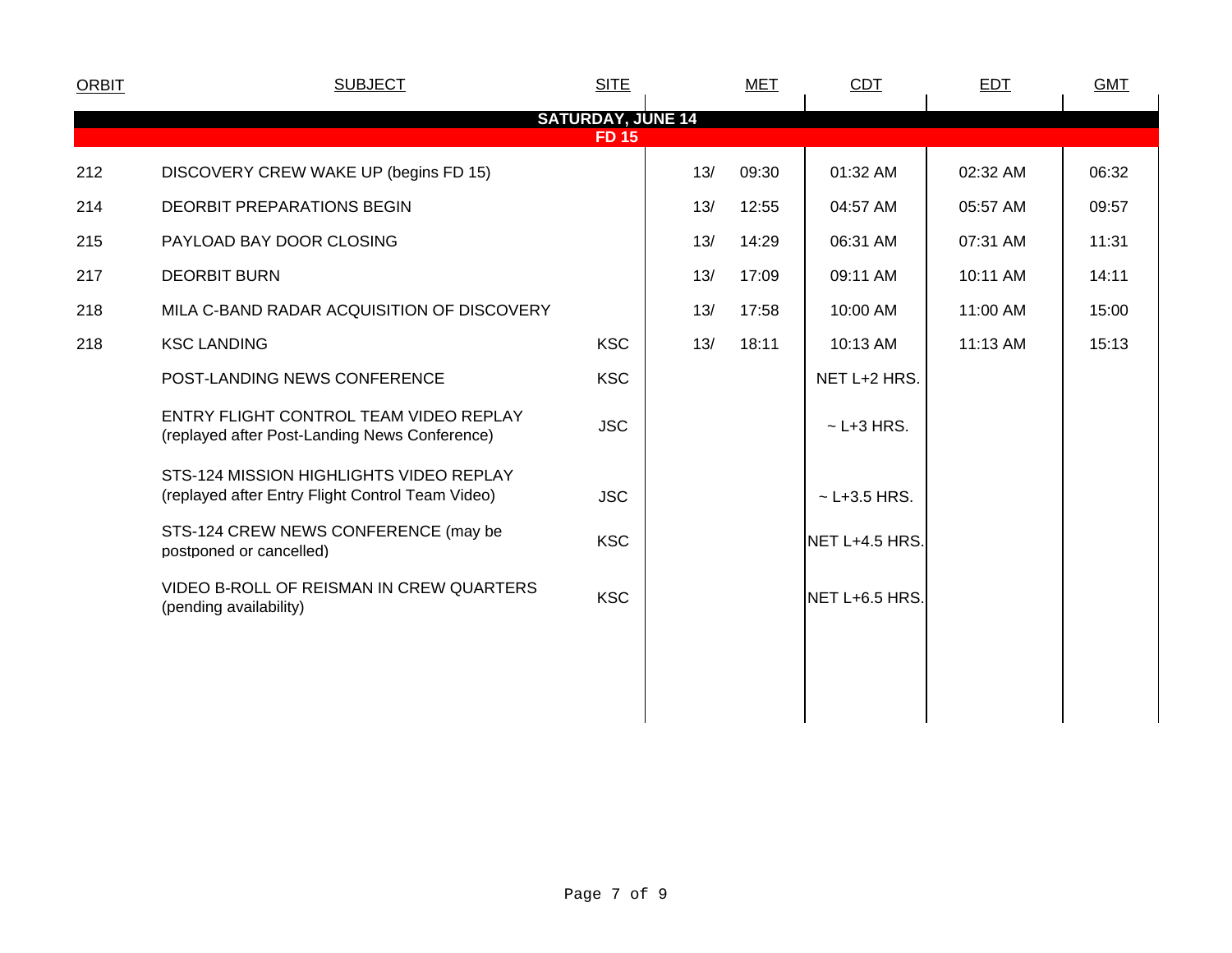**ORBIT** 

| <b>ORBIT</b>    | <u>SUBJECT</u>                                                                                              | <u>SITE</u>                | MET | <u>CDT</u> | <u>EDT</u> | <u>GMT</u> |
|-----------------|-------------------------------------------------------------------------------------------------------------|----------------------------|-----|------------|------------|------------|
|                 |                                                                                                             |                            |     |            |            |            |
|                 |                                                                                                             |                            |     |            |            |            |
|                 |                                                                                                             |                            |     |            |            |            |
|                 |                                                                                                             |                            |     |            |            |            |
|                 |                                                                                                             | <b>DEFINITION OF TERMS</b> |     |            |            |            |
|                 |                                                                                                             |                            |     |            |            |            |
| AMC:            | <b>Americom Satellite</b>                                                                                   |                            |     |            |            |            |
| ATV:            | <b>Automated Transport Vehicle</b>                                                                          |                            |     |            |            |            |
| CDRA:           | Carbon Dioxide Removal Assembly in U.S. Destiny Laboratory                                                  |                            |     |            |            |            |
| CDT:            | <b>Central Daylight Time</b>                                                                                |                            |     |            |            |            |
| Destiny:        | U.S. Laboratory on ISS                                                                                      |                            |     |            |            |            |
| EMU:            | <b>Extravehicular Mobility Unit</b>                                                                         |                            |     |            |            |            |
| ETCS:           | <b>External Thermal Control System</b>                                                                      |                            |     |            |            |            |
| ESA:            | European Space Agency                                                                                       |                            |     |            |            |            |
| ESP:            | <b>External Stowage Platform</b>                                                                            |                            |     |            |            |            |
| EDT:            | Eastern Daylight Time                                                                                       |                            |     |            |            |            |
| ETVCG:          | <b>External Television Camera Group</b>                                                                     |                            |     |            |            |            |
| EVA:            | <b>Extravehicular Activity</b>                                                                              |                            |     |            |            |            |
| FCS:            | <b>Flight Control System</b>                                                                                |                            |     |            |            |            |
| FD:             | <b>Flight Day</b><br>Gamma-ray Large Area Space Telescope                                                   |                            |     |            |            |            |
| GLAST:          |                                                                                                             |                            |     |            |            |            |
| GMT:            | <b>Greenwich Mean Time</b>                                                                                  |                            |     |            |            |            |
| HQ:<br>ISS:     | <b>NASA Headquarters</b>                                                                                    |                            |     |            |            |            |
| JAXA:           | <b>International Space Station</b>                                                                          |                            |     |            |            |            |
| JEM-PM:         | Japan Aerospace and Exploration Agency<br>Japanese Experiment Module - Pressurized Module (KIBO)            |                            |     |            |            |            |
| <b>JEM RMS:</b> | Japanese Experiment Module - Remote Manipulator System                                                      |                            |     |            |            |            |
| JLP:            | Japanese Logistics Module - Pressurized Section                                                             |                            |     |            |            |            |
| JSC:            | Johnson Space Center                                                                                        |                            |     |            |            |            |
| JTVE:           | Japanese Television Equipment                                                                               |                            |     |            |            |            |
| KSC:            | Kennedy Space Center                                                                                        |                            |     |            |            |            |
| Ŀ.              | Launch or Landing time                                                                                      |                            |     |            |            |            |
| LIMO:           | Live Interview Media Outlet channel                                                                         |                            |     |            |            |            |
| MECO:           | Main Engine Cut-Off                                                                                         |                            |     |            |            |            |
| MET:            | Mission Elapsed Time, which begins at the moment of launch and is read: DAYS/HOURS:MINUTES. LAUNCH=00/00:00 |                            |     |            |            |            |
| <b>MILA</b>     | Merritt Island, Florida Tracking Station                                                                    |                            |     |            |            |            |
| MLI:            | Multi-Layer Insulation                                                                                      |                            |     |            |            |            |
| MMT:            | <b>Mission Management Team</b>                                                                              |                            |     |            |            |            |
| MS:             | <b>Mission Specialist</b>                                                                                   |                            |     |            |            |            |
| MT:             | <b>Mobile Transporter</b>                                                                                   |                            |     |            |            |            |
| NET:            | No Earlier Than                                                                                             |                            |     |            |            |            |
| NTA:            | Nitrogen Tank Assembly                                                                                      |                            |     |            |            |            |
| OBSS:           | Orbiter Boom Sensor System                                                                                  |                            |     |            |            |            |
| ODS:            | <b>Orbiter Docking System</b>                                                                               |                            |     |            |            |            |